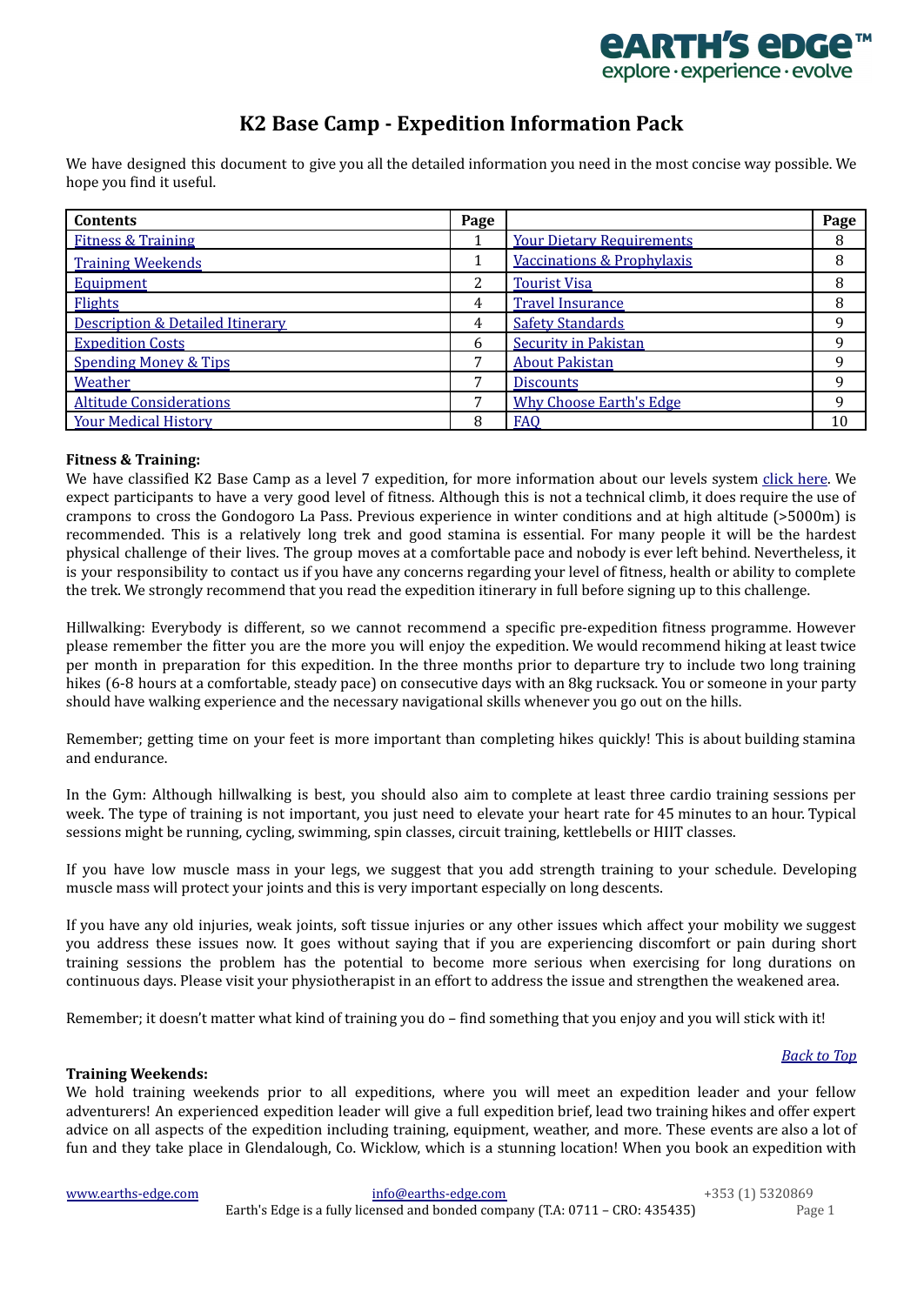

Earth's Edge an account is generated for you on our website. You need to log on to your account to register for your training weekend.

# <span id="page-1-0"></span>**Equipment:**

# *[Back](#page-0-2) to Top*

You are responsible for having the necessary personal equipment you need for this trek. If you are buying any new equipment for this expedition such as a rucksack, boots, base layers etc., be sure to use it before departure. All gear should be well broken in to avoid blisters and chafing! When you sign up to an Earth's Edge expedition you are entitled to a loyalty card with our equipment partner; Great Outdoors. Great Outdoors has an excellent range of expedition equipment, very knowledgeable staff and is 100% Irish owned. The loyalty card entitles you to a 15% discount until the day your expedition departs and 10% discount thereafter. To apply for a loyalty card please forward your confirmation email and your postal address to [web@greatoutdoors.ie](mailto:web@greatoutdoors.ie) and they will send you a loyalty card. You can also take a copy of the email into their George's Street Store and they will generate a loyalty card for you while you wait. Allow 10 minutes for this.

| <b>EQUIPMENT CHECKLIST</b>                                                                                                            |                  |
|---------------------------------------------------------------------------------------------------------------------------------------|------------------|
| Walking boots. If you are buying new boots for this trip please ensure they are well broken in                                        |                  |
| before departure. Few things will make you more miserable during the trek than blisters.                                              |                  |
| Gaiters.                                                                                                                              |                  |
| 12 point crampons that will fit a standard walking boot rather than a mountaineering boot. The                                        |                  |
| Grivel GR 10 or Black Diamond Contact Crampon are recommended.                                                                        |                  |
| Sling (approx size 120cm x 10mm) x 2. (If you don't have slings, we will provide them for you.)                                       |                  |
| Climbing harness $&$ two screw gate carabiners. (If you do not have a climbing harness $&$ two screw                                  |                  |
| gate carabiners we will provide them for you.)                                                                                        |                  |
| Runners or sandals (to wear in transit & around camp).                                                                                |                  |
| Mid-weight hiking socks x 3. At least three pairs, some people choose to bring a pair of socks for<br>each day of trekking.           |                  |
| Lightweight liner socks (for summit night).                                                                                           |                  |
| Underwear, we recommend you bring enough so you are comfortable at all times. Synthetic rather<br>than cotton underwear is advisable. |                  |
| Shorts x 1 (knee length or below).                                                                                                    |                  |
| Lightweight trousers x 1.                                                                                                             |                  |
| Synthetic/wool/silk long johns (for night time use and summit night).                                                                 |                  |
| Waterproof trousers (N.B. make sure the trousers have zips to the knee at least).                                                     |                  |
| Long sleeve base layer x 2 (silk, wool, or synthetic).                                                                                |                  |
| Short sleeve base layer x 2 (silk, wool, or synthetic).                                                                               |                  |
|                                                                                                                                       |                  |
| Mid-weight fleece x 2.                                                                                                                |                  |
| A down jacket. It must be heavy weight with a hood (at least 600 grams in weight).                                                    |                  |
| Waterproof jacket.                                                                                                                    |                  |
| A fleece hat to wear in the mornings and evenings.                                                                                    |                  |
| A balaclava/a buff.                                                                                                                   |                  |
| Sunglasses (category 3).                                                                                                              |                  |
| A sun hat with a wide brim to cover the face and neck.                                                                                |                  |
| A pair of lightweight wool or synthetic liner gloves.                                                                                 |                  |
| A pair of down mitts.                                                                                                                 |                  |
| Walking poles.                                                                                                                        |                  |
| Rucksack: This is a small rucksack (30 to 35 litres) to carry the equipment you will need while                                       |                  |
| trekking such as your camera, spare jacket, waterproof jacket, water bottle and packed lunch.                                         |                  |
| Duffel bag (90 litres) or large rucksack to carry your equipment while trekking. We recommend                                         |                  |
| you use something strong and sturdy as this bag will be carried by the support team.                                                  |                  |
| Dry bags (if either your day bag or duffel bag don't have sufficient waterproofing and to separate<br>your equipment in your bags).   |                  |
| Water bottles $(2 \times 1)$ litre nalgenes) & water bladder $(2)$ litre). You must have the capacity to carry at                     |                  |
| least three litres of water while walking.                                                                                            |                  |
| A warm sleeping bag (comfort rating of -15°C or lower).                                                                               |                  |
| Sun cream at least factor 30.                                                                                                         |                  |
| www.earths-edge.com<br>info@earths-edge.com                                                                                           | +353 (1) 5320869 |

Earth's Edge is a fully licensed and bonded company (T.A: 0711 – CRO: 435435) Page 2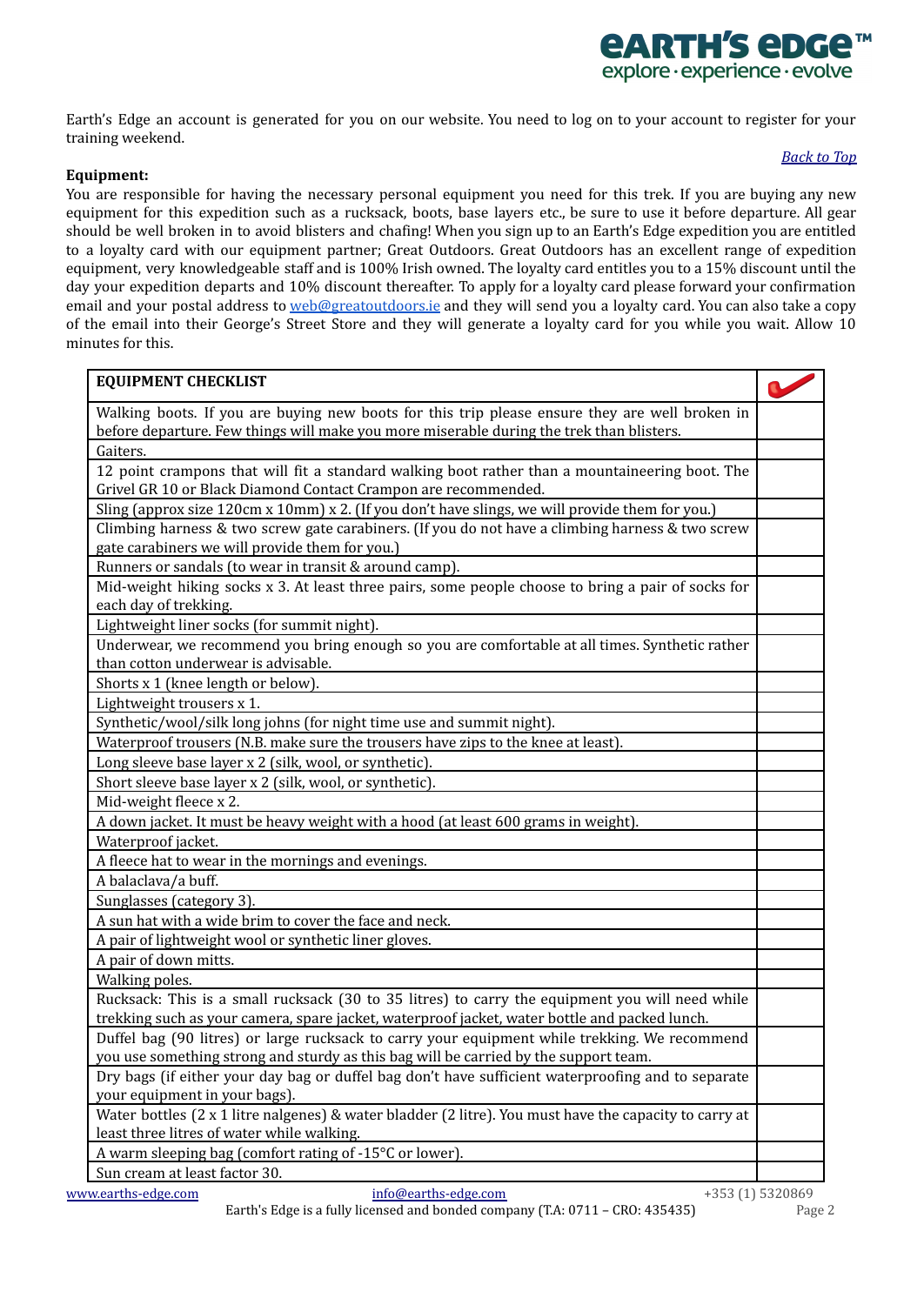

| SPF lip balm.                                                                                                                                       |  |
|-----------------------------------------------------------------------------------------------------------------------------------------------------|--|
| Insect repellent, deet based products are best.                                                                                                     |  |
| Hand sanitiser. You need to have enough supplies for the duration of your expedition.                                                               |  |
| Toiletries, N.B as little as possible, if you are travelling with friends try to share toiletries. * Wet<br>wipes and a nail brush are very useful. |  |
| Personal first aid kit. You need to have enough supplies for the duration of your expedition. We                                                    |  |
| recommend you carry the following:                                                                                                                  |  |
| Rehydration salts<br>$\bullet$                                                                                                                      |  |
| Plasters<br>$\bullet$                                                                                                                               |  |
| Compeed<br>$\bullet$                                                                                                                                |  |
| Paracetamol<br>$\bullet$                                                                                                                            |  |
| Ibuprofen<br>$\bullet$                                                                                                                              |  |
| Buscopan<br>$\bullet$                                                                                                                               |  |
| Throat lozenges<br>$\bullet$                                                                                                                        |  |
| Nasal spray<br>$\bullet$                                                                                                                            |  |
| Decongestant such as Sudafed<br>$\bullet$                                                                                                           |  |
| Antibiotics suitable to treat traveller's diarrhoea<br>$\bullet$                                                                                    |  |
| Azithromycin or something with similar coverage would be the most suitable antibiotic,                                                              |  |
| please consult your doctor for up-to-date advice. The expedition medic will have a full                                                             |  |
| medical kit to deal with issues of a more serious nature.                                                                                           |  |
| Personal medication. Please carry any medication you are currently taking on a regular basis such                                                   |  |
| as:                                                                                                                                                 |  |
| Asthma inhalers                                                                                                                                     |  |
| Nutritional supplements                                                                                                                             |  |
| Blood pressure tablets                                                                                                                              |  |
| If you suffer or have suffered from any skin condition, bring appropriate creams such as:                                                           |  |
| Canesten                                                                                                                                            |  |
| Zovirax                                                                                                                                             |  |
| Anusol                                                                                                                                              |  |
| Hydrocortisone 1%<br>Small towel for washing.                                                                                                       |  |
| Personal snacks; although sufficient food is supplied throughout the trek you need to bring your                                                    |  |
| own supply of high energy snacks for the expedition. Bring snacks you enjoy eating such as sweets,                                                  |  |
| energy bars & chocolate.                                                                                                                            |  |
| Headtorch with spare batteries.                                                                                                                     |  |
| A spare set of clothes to wear after you finish the expedition.                                                                                     |  |
| Photocopies of your passport & travel insurance policy.                                                                                             |  |
|                                                                                                                                                     |  |
| Two passport photos.                                                                                                                                |  |
| Your vaccination booklet.                                                                                                                           |  |
| <b>OPTIONAL ITEMS</b>                                                                                                                               |  |
| Diamox (tablet form not capsules); if you have decided to take it. For more information about                                                       |  |
| Diamox its uses and side effects please refer to the information on AMS and Diamox in this                                                          |  |
| document.                                                                                                                                           |  |
| We ensure that all drinking water provided to you is treated correctly but you may still wish to                                                    |  |
| bring your own personal supply of tablets/drops for water purification such as iodine or chlorine.                                                  |  |
| Powdered fruit juice can be used to disguise the taste of the purification.                                                                         |  |
| A sleeping bag liner (This is not essential but it helps to keep your sleeping bag clean and adds an                                                |  |
| extra season).                                                                                                                                      |  |
| Thermarest (roll mat will be provided).                                                                                                             |  |
| Ear plugs.                                                                                                                                          |  |
| For glasses/contact wearers we advise bringing both glasses & contact lenses. Daily disposable                                                      |  |
| lenses rather than monthlies are highly recommended.                                                                                                |  |
| A camera.                                                                                                                                           |  |
| A book and/or writing paper.                                                                                                                        |  |
| Hand warmer sachets.                                                                                                                                |  |
| www.earths-edge.com<br>info@earths-edge.com<br>+353 (1) 5320869                                                                                     |  |

Earth's Edge is a fully licensed and bonded company (T.A: 0711 – CRO: 435435) Page 3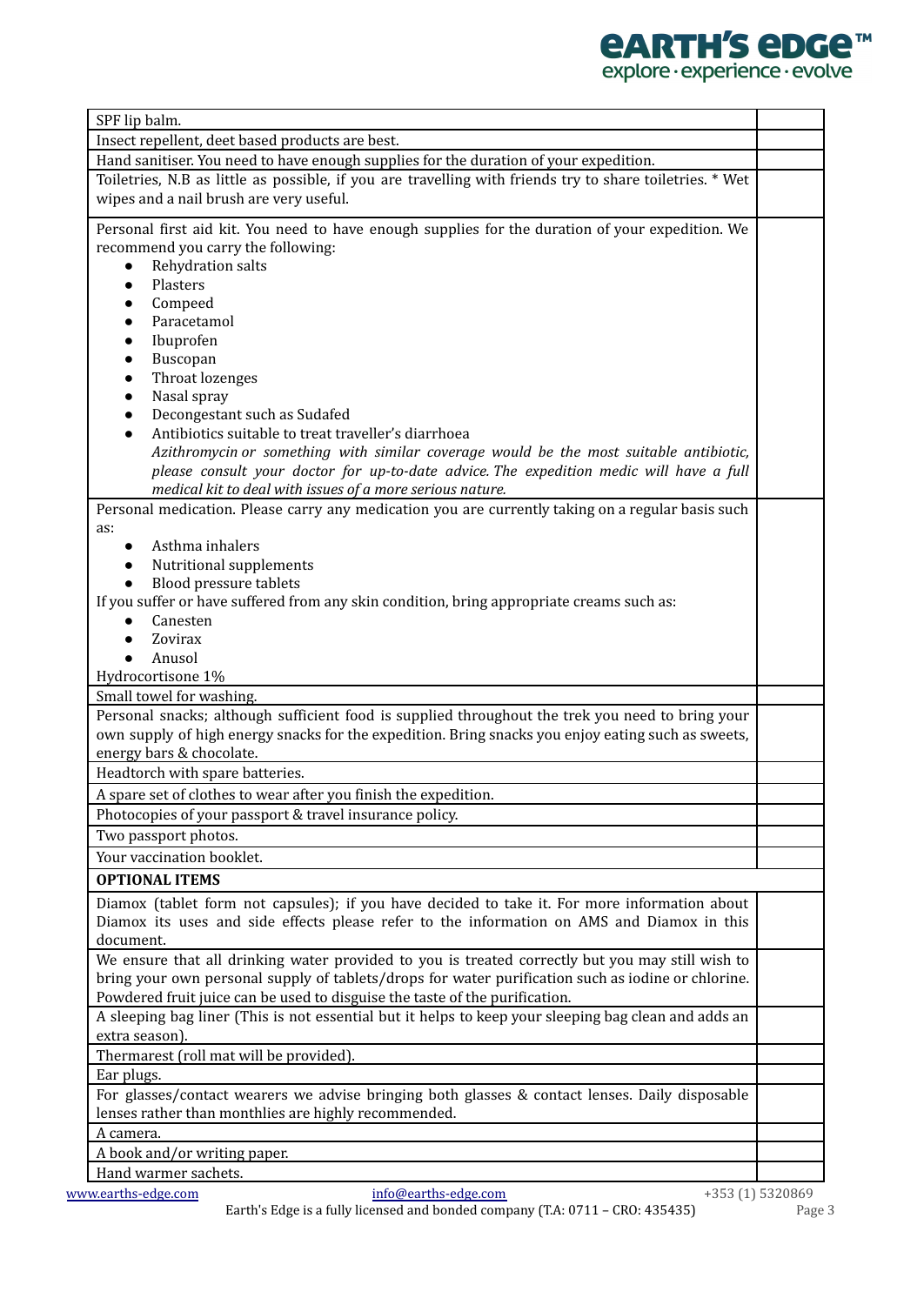### <span id="page-3-0"></span>**Flights:**

For those that book a flight inclusive package with us, we will send the flight details via e-mail approximately two months prior to departure. We will also include information on the baggage allowance and packing instructions. For those that book a land only package please consult us prior to booking your flights. It is important you are on time for the trek briefing on the first day.

# **Description & Detailed Itinerary:**

We are the only company in the world who send an International guide and doctor on our K2 Basecamp (5,400m) treks while keeping group sizes sustainably small. Sending an international guide and doctor on all our K2 Basecamp treks allows us to deliver an unrivalled level of safety and service for each and every one of our clients. Having smaller group sizes allows us to minimise our environmental impact and foster a stronger team dynamic.

Trekking to K2 Basecamp (5,400m) is one of the most remote and iconic trekking adventures in the world. Unlike other companies we do not retrace our steps once we have reached Basecamp, instead we traverse the Boltoro Glacier and cross the Gondogoro La Pass (5,585m) – the highest point of our trek. We descend from there through the Hushe Valley and maximise our experience of the greater Karakoram range. These mountains stretch for almost 500km along the border of China, Pakistan and India and it is the most heavily glaciated stretch of land outside the Polar regions.

K2 (8,611m) is the world's second highest mountain and considered by many experienced mountaineers to be one of the toughest mountains to climb, it is frequently referred to as 'King of the Mountains' or 'the Mountaineers Mountain'. It is the extreme height, severe weather conditions and the demanding technical route that make K2 such an epic challenge for all those that dare to attempt to summit.

It is the awe-inspiring scenery that surrounds you every step of the way that makes the K2 Basecamp trek such a special one. More and more mountains of the greater Karakoram range are brought into view as we travel up the Baltoro Glacier towards our ultimate goal. The highlight for many is the time spent in the "Throne Room of the Mountain Gods" or Concordia – which is where the Baltoro, Abruzzi and Godwin Austen Glaciers meet. On a clear day you can see 10 of the world's 30 highest peaks, including 4 over 8,000m.

Our 24-day itinerary includes 14 days of trekking and is best suited to adaptable and experienced adventurers. Our expedition is fully supported by our incredible local team of friendly porters who help make the transitions from camp to camp so much easier and teach us about their unique culture and history along the way.

# **Day 1. Depart Dublin.**

Depart Dublin for Islamabad. Overnight flight.

# **Day 2. Arrive in Islamabad.**

Arrive in Islamabad and transfer to the hotel. In the afternoon we enjoy a city tour of Rawalpindi and Islamabad. Overnight hotel.

### **Day 3. Fly Islamadad to Skardu, 1 hr.**

Today we take the short but spectacular flight to Skardu. In the evening we will have a team briefing to review plans for the expedition. Overnight hotel. Altitude 2,228m.

Note: If our flight is cancelled due to bad weather we will start the drive to Skardu travelling for 10/11 hrs on the *Karakorum Highway to reach Chilas.*

#### **Day 4. Free day in Skardu.**

Today we enjoy a free day in Skardu. For the more energetic, a visit to the bazaar and Skardu Fort can be arranged. Or choose to relax, stroll around the city taking in the sites or visit some local bakeries. Overnight hotel.

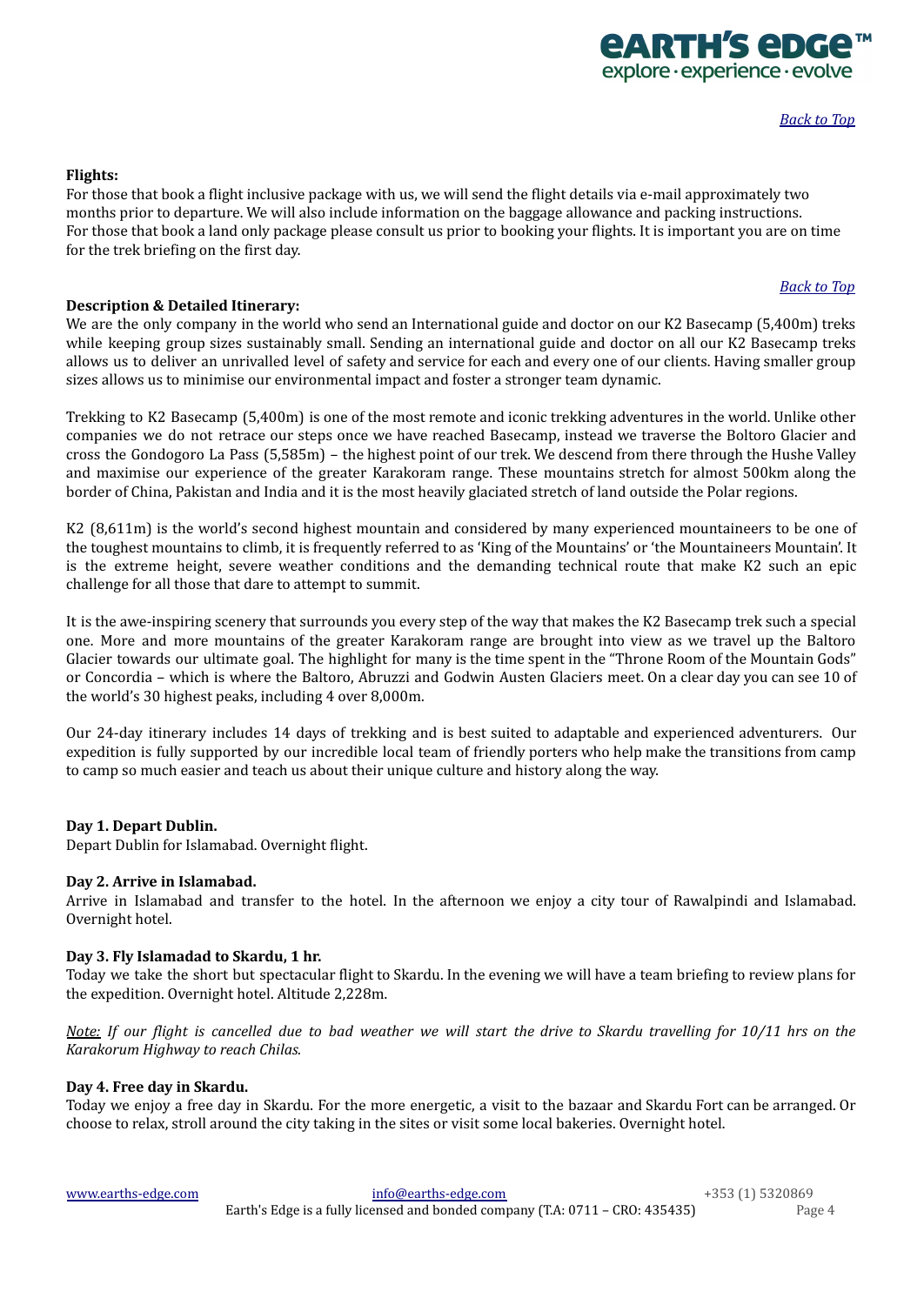

Note: If our flight on day 3 was cancelled due to bad weather we will continue the drive to Skardu travelling for 10/11 hrs *on the Karakorum Highway to reach Skardu.*

# **Day 5. Drive Skardu to Askoli, 7hrs.**

Today we take the thrilling and spectacular drive to Askoli, the starting point of our trek. The views of the river below us and the peaks above us are breath-taking. Askoli is a small community and we make camp in a terraced garden. Overnight camp. Altitude 3,000m.

# **Day 6: Trek Askoli to Jhola; 9 hrs, 12.6km**

After a hearty breakfast we meet our porters for the trek. Our route today follows the Braldu river. We break for lunch in Korofoung which is a really scenic spot. In the afternoon we enjoy great views of Bakhor Das (5,809m) and the Biafo Glacier as we continue on to Jhola. While the route is very flat, we are walking in sand throughout the day which can sap energy levels. Overnight camp. Altitude 3,100m.

### **Day 7: Trek Jhola to Paiyu; 9 hrs, 16.6km.**

A tougher day as the trail to Paiyu undulates for most of the day. We enjoy our first distant views of the Cathedral Towers and of K2, with its unmistakable triangle shaped peak. The last part of the day is a steep but scenic climb from the valley floor to Paiyu camp; a wooden oasis under the shadows of the majestic Paiju Peak (6,611m) Overnight camp. Altitude 3,450m.

### **Day 8: Rest and acclimatisation day in Paiyu.**

We enjoy a slow start today taking in our stunning surroundings and the epic views of the Baltoro Glacier. We take a short acclimatisation trek during the day and in the evening sing and dance with the porters. Overnight camp.

### **Day 9: Trek Paiyu to Khubertse; 10 hrs, 10.8km.**

This first part of the trail takes you along the river floodplain before you start to climb up the snout of the Baltoro Glacier. Today is a long but picturesque day following the banks of the river with stunning views of Paiyu Peak (6,610m) Uli Biaho (6,417m), Great Trango Tower (6,286m), Lobsang Spire (5,707m) and the Cathedral Towers. Overnight camp. Altitude 3,816m.

# **Day 10: Trek Khubertse to Urdukas; 4 hrs, 5.1km.**

A shorter and easier day today crossing beautiful slopes covered in wildflowers. We navigate our way over the moraines to reach the perfectly situated Urdukas camp. Today you get good views of G4, G2 and Broad Peak. Overnight camp. Altitude 4,168m.

#### **Day 11: Trek Urdukas to Goro II; 6-8 hrs, 12.1km.**

Another stunning day today as we walk across the moraine and glacier with a lot of fun rock-hopping and stream-jumping. If the weather is clear, we are greeted by our first full view of the giant peaks of the Karakoram. K2 (8,611m) Broad Peak (8,047m), G-I (8,068m), G-II (8,035m), Sia Kangri (7,422m), Muztagh Tower (7,284m), G-IV (7,925m), Mitre Peak (6,025m) and Golden Throne (7,240m) all come into view. Overnight camp on the glacier. Altitude 4,319m.

#### **Day 12: Trek Goro II to Concordia; 5 hrs, 9.2km.**

A challenging but rewarding day trekking across more moraine and glacier. It is a gradual climb up to Concordia where the Baltoro, Abruzzi and Godwin Austen glaciers meet. The 360 degree panoramic view here is one of the most spectacular sights in the world. This campsite is truly breath-taking as you are completely surrounded by towering peaks. On a clear day you can see ten of the world's thirty highest peaks including four 8,000m peaks. We have a celebration in the evening to congratulate our arrival to Concordia. Overnight camp. Altitude 4,570m.

#### **Day 13: Trek Concordia to Broad Peak Base Camp, 5 hrs.**

Today's route to Broad Peak Basecamp offers one of the best views of K2. The trail is long and relatively flat and K2 is dominating the view in front of us which is truly special and motivating. Overnight camp. Altitude 5,400m

### **Day 14: Trek Broad Peak Base Camp to K2 Base Camp to Concordia, 7 hrs.**

We start early and trek to Gilkey memorial. This is an easy walk taking in some incredibly beautiful surroundings. We then begin a short yet steep ascent to K2 Base Camp. There is a real sense of achievement upon reaching base camp! After taking in the atmosphere and sights we descend back down to Concordia. Altitude 4,570m.

[www.earths-edge.com](http://www.earths-edge.com/) [info@earths-edge.com](mailto:info@earths-edge.com) +353 (1) 5320869 Earth's Edge is a fully licensed and bonded company (T.A: 0711 – CRO: 435435) Page 5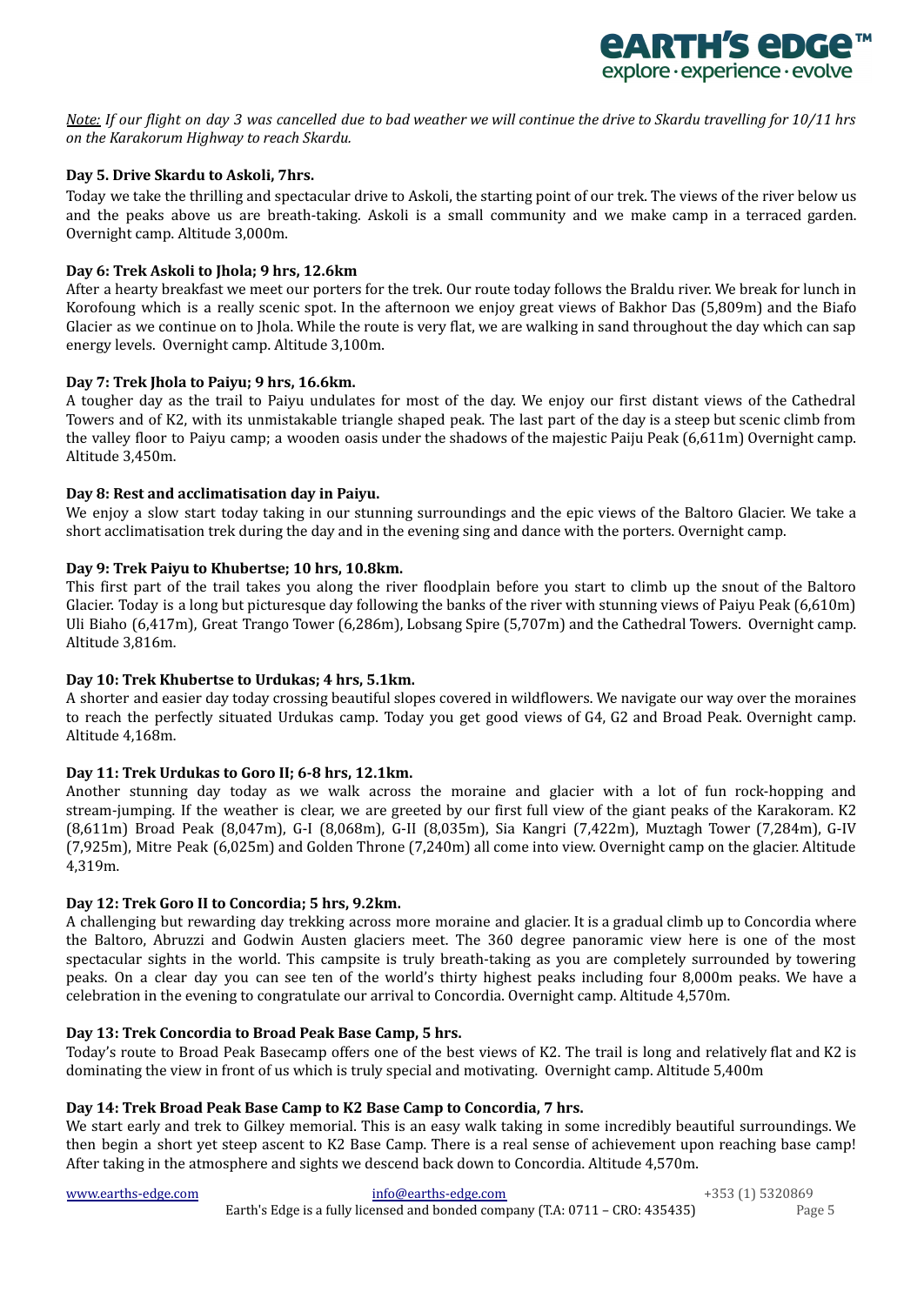# **Day 15: Rest day in Concordia.**

We take a well deserved rest day to soak in our stunning surroundings. We spend the afternoon practicing our rope skills ahead of ascending the Gondogoro La Pass. These skills are key to ensuring we move safely while crossing the pass. Overnight camp.

# **Day 16: Trek Concordia to Ali Camp; 6 hrs, 9.5km.**

We leave Concordia and say farewell to some of the staff and ponies that have helped us until now. We then traverse the Baltoro Glacier, crossing a number of crevasses. We turn in early tonight ahead of a midnight departure to cross the Gondogoro La Pass tomorrow. Overnight camp. Altitude 5,010m.

## **Day 17: Trek Ali Camp to Hispung via the Gondogoro La Pass, 12 hrs, 8.5km.**

We make an early start to ascend to the Gondogoro La Pass (5,585m). Depending on conditions we may use fixed rope to get over the pass. The views from the pass including K2, Broad Peak, Gasherbrum I to IV are unparalleled, making all the hard work worthwhile. After crossing the pass, we descend to Hispung. Overnight camp. Altitude 4,680m.

### **Day 18: Trek Hispung to Daltsampa via Saicho, 8hrs.**

We spend the first part of the day descending the Gondogoro Glacier which requires a lot of concentration. After that the path becomes easier and leads through beautiful alpine meadows dropping in altitude quickly towards Daltsampa. We reach Daltsampa campsite in late afternoon and enjoy our last camp on the trail situated beside a beautiful roaring river. Overnight camp. Altitude 4,300m.

### **Day 19: Trek Daltsampa to Hushe; 4 hrs, 9.3km.**

Our last day of this epic journey is spent on the trail from Daltsampa to Hushe. This trail follows a river down sandy terrain and towards fields covered with wildflowers and crops- a nice antidote to the barren high altitude landscape we have encountered so far. In the evening there are refreshments in the hotel and a ceremony to thank the porters who have crossed the pass with us. Overnight hotel. Altitude 3,050m.

### **Day 20: Drive Hushe to Skardu, 7hrs.**

Today we drive back to Skardu. There is plenty of time for reflection and to enjoy the last views of the Karakorum. Overnight hotel.

#### **Day 21: Fly Skardu to Islamabad, 1hr.**

We fly back to Islamabad in the morning. Your afternoon is free for exploring. In the evening, we enjoy a celebratory meal in one of Islamabad's best hotels. Overnight hotel.

Note: If our flight is cancelled due to bad weather we will start the drive to Islamabad travelling for 10/11 hrs on the *Karakorum Highway to reach Chilas.*

#### **Day 22: Free day Islamabad.**

Enjoy a free day in Islamabad for exploring, sightseeing and shopping. Overnight hotel.

Note: If our flight on day 21 was cancelled we will spend 10/11 hrs driving from Chilas to Islamabad today. Overnight hotel.

#### **Day 23: Islamabad to Dublin.**

We depart for Dublin. Overnight flight.

#### **Day 24: Arrive in Dublin.**

Arrive back in Dublin in the morning. Expedition ends.

<span id="page-5-0"></span>

| <b>Expedition Costs:</b>                                 | Euro                      | <b>Sterling</b>          | <b>Dollar</b>            |
|----------------------------------------------------------|---------------------------|--------------------------|--------------------------|
| Total costs excluding international flights. (Land only) | $\epsilon$ 4.699   £4.043 |                          | \$5,311                  |
| Total costs including international flights from Dublin. | €5,499                    | $\overline{\phantom{a}}$ | $\overline{\phantom{a}}$ |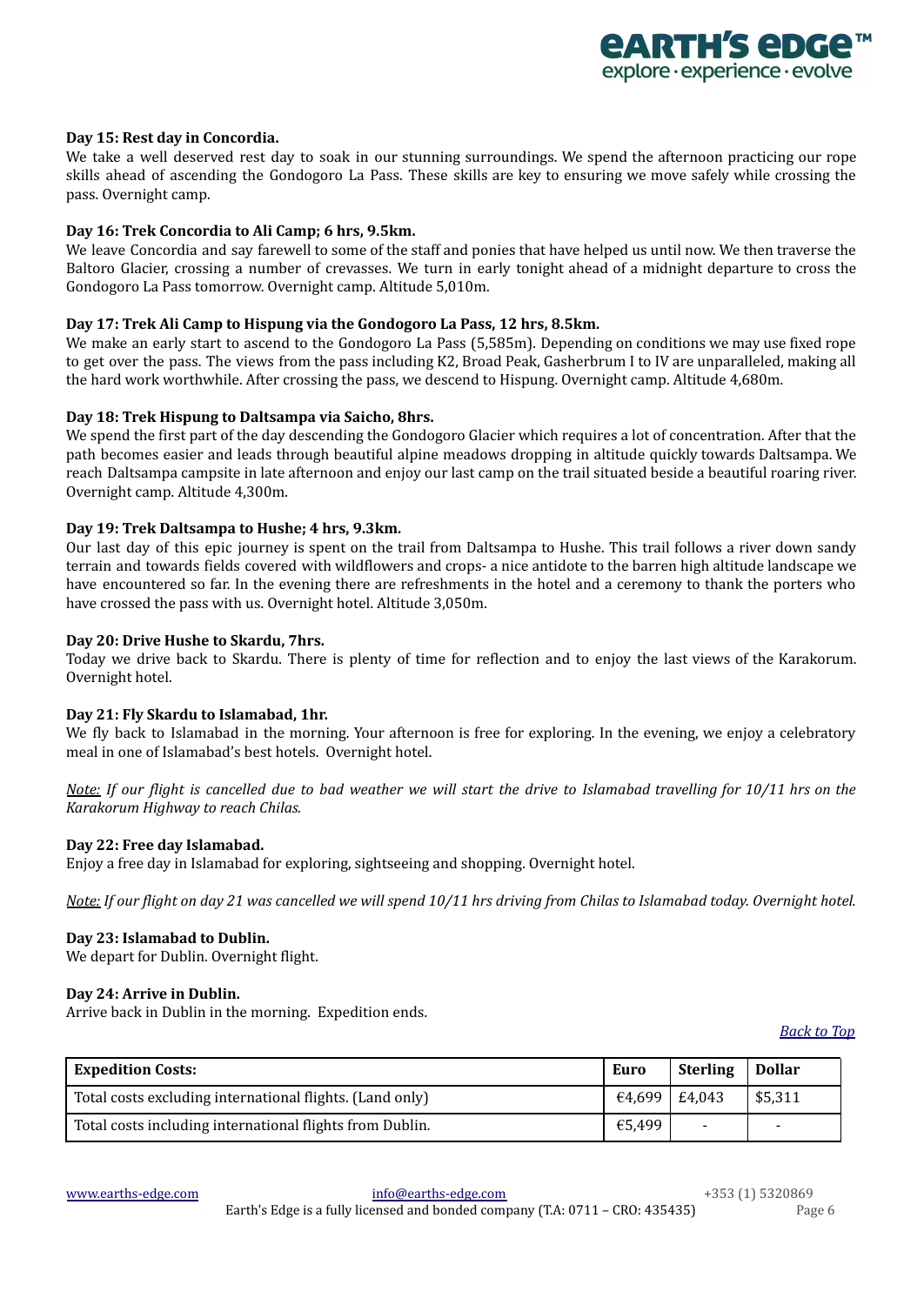A deposit of €399/£399/\$399 is taken at the time of booking, a part payment of €1,000/£1000/\$1000 is due six months prior to departure and the final balance is due two months prior to departure. Prices in Dollar and Sterling were accurate at the time of writing. For up to date prices based on today's exchange rate please visit our website.

# **Expedition Costs Include:**

- International flights from Dublin to Islamabad return economy class.
- Internal flights in Pakistan.
- Experienced Irish/UK expedition leader.
- Experienced Irish/UK expedition doctor.
- Training Weekend.
- Local English speaking guides, local cooks and support team.
- All accommodation based on twin sharing in hotels in Islamabad and Skardu and camping elsewhere.
- All meals and drinking water are included except in Islamabad and Skardu where accommodation is based on B&B.
- A celebratory dinner at the end of the expedition.
- All transport throughout the expedition.
- All group gear consisting of first aid kits, mountaineering equipment, cooking equipment etc.
- An Earth's Edge bandana for all participants.

### **Expedition Costs Exclude:**

- Personal travel insurance.
- Medical vaccinations.
- Tourist visas.
- Personal equipment.
- Personal spending and tips.
- Expenses of a personal nature like laundry, phone calls, alcohol, excess baggage charges and any costs arising out of unforeseen circumstances such as bad weather, landslides, road conditions and any other circumstances beyond our control.

#### *[Back](#page-0-2) to Top*

*<u>ARTH'S ADGA</u>* explore · experience · evolve

#### <span id="page-6-0"></span>**Spending Money & Tips:**

We recommend that you bring US \$350 in cash and a credit or debit card with you to Pakistan. It is possible to convert US Dollars to Pakistani Rupees in major towns and cites. There are also ATMs throughout Islamabad where you can withdraw cash using a credit card. On the trek it is best to have some rupees as it is difficult to get change for foreign currency when buying small items. Our recommended tip for K2 Base Camp is US \$200, please give your tip to the Earth's Edge Expedition Leader and they will distribute the tip among all local staff. The recommended spending amount above includes the tip for the local staff. We recommend notifying your bank that you will be abroad and possibly using your debit/credit card.

#### *[Back](#page-0-2) to Top*

*[Back](#page-0-2) to Top*

# <span id="page-6-1"></span>**Weather:**

Temperatures on the expedition may vary from 0 to 30 degrees during the day and -10 to 10 degrees at night. It's best to be prepared for lower temperatures due to wind chill or the weather turning bad. Usually the days are hot and the nights are cold. You should be ready for inclement weather at all times as the weather can change rather quickly at high altitude. For accurate weather information please review these two websites;

Mountain Forecasts: [www.mountain-forecast.com](http://www.mountain-forecast.com)

<span id="page-6-2"></span>Norwegian Meteorological Institute: [www.yr.no](http://www.yr.no)

# **Altitude Considerations:**

The human body is quite capable of adapting to a very wide range of barometric pressures and there is plenty of oxygen even at the highest point of this expedition. However, the process of adaptation or acclimatisation does take time and the most important rule is to gain height slowly. Keeping well hydrated is also a huge factor in avoiding AMS (Acute Mountain Sickness). You will be encouraged to drink at least three litres of water per day. Five litres per day is ideal. You should eat well, snack regularly between meals and do not under any circumstances try to diet on this expedition. This will keep your energy levels high throughout the expedition. Although frustrating at times, remember to keep your walking pace slow and steady which will in turn have the same effect on your heart rate. It is those who can set and maintain the correct pace on the approach days that are strongest at higher elevations.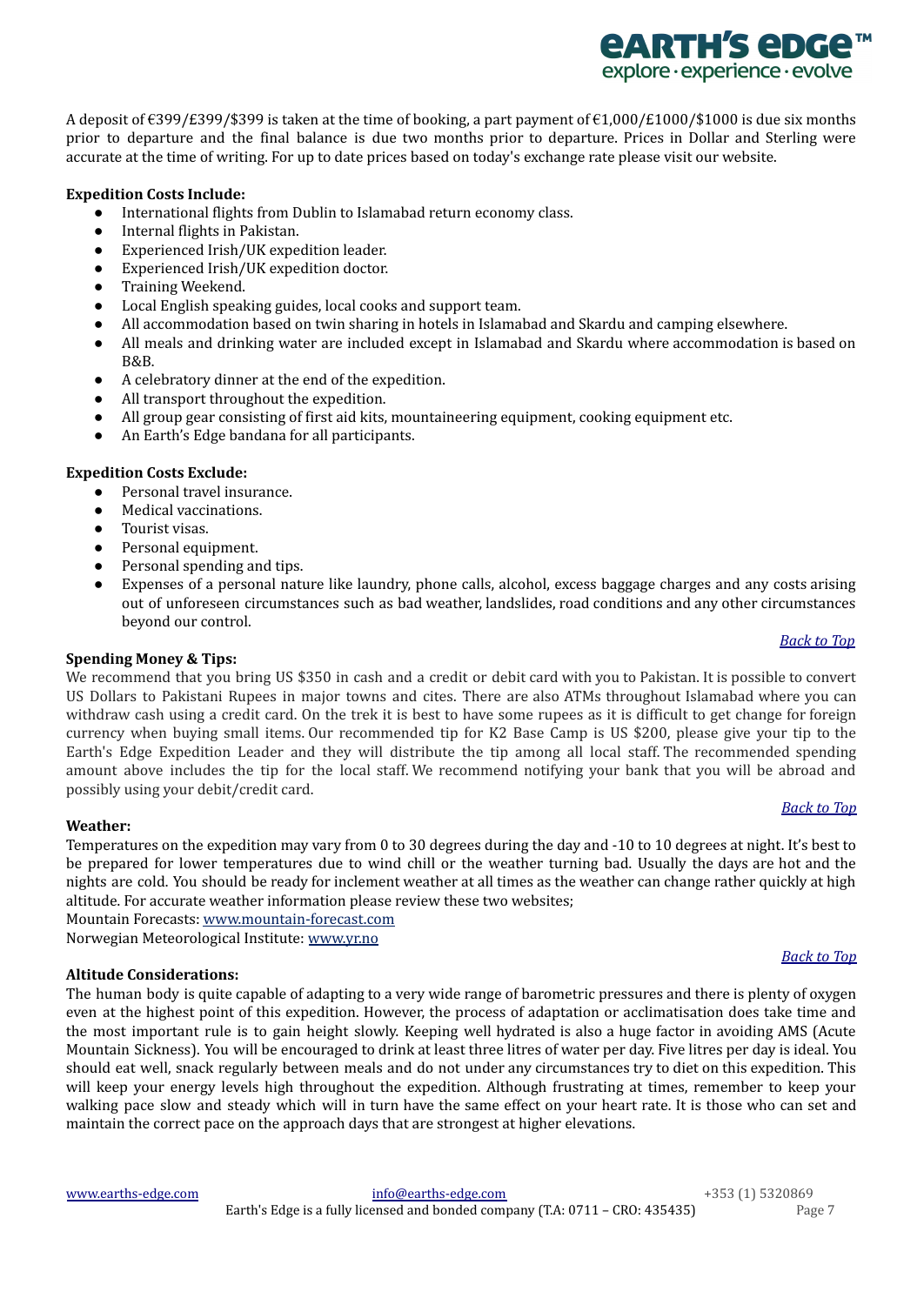AMS is brought on by lower oxygen levels at higher altitudes. Symptoms include breathlessness, headache, poor sleep, nausea & dizziness. AMS is treated simply by not ascending to higher elevations or in more severe cases descending to lower elevations, where in most cases the symptoms are quickly relieved. This itinerary has been designed to minimise the chances of you experiencing altitude sickness. Our staff are highly experienced in these matters and will be able to give you good advice to help minimise any temporary discomfort that you might experience. Please note it is common for most people to experience mild headaches at higher elevations. Always keep your guide informed on how you are feeling.

At high altitude, and especially in dry conditions, it is essential you protect your airway. This means walking with a bandana covering your mouth and nose, often in hot weather, or when you are breathing heavily. Getting used to covering your airway while walking takes some time, so you should practice prior to departure.

Diamox (Acetazolamide) is a carbonic anhydrase inhibitor. In simple terms Diamox causes the kidneys to excrete more bicarbonate which causes the blood to become more acidic. Acidifying the blood stimulates ventilation, which increases the amount of oxygen in the blood which reduces the chances of getting AMS. We recommend all participants, especially those who have had AMS in the past, to take Diamox prophylactically (as a preventative) on this expedition, starting on the first day of trekking. Current guidelines suggest 125 mg twice per day (in tablet form not capsules). You should try taking Diamox for two days at some stage prior to departing Ireland to ensure you don't suffer any of the more serious side effects. Numbness and tingly fingers and toes are common but in some cases users can suffer from nausea, vomiting or diarrhoea. If you experience any of the latter three side-effects we would advise against using Diamox. Always consult and follow the advice of your own doctor about Diamox or any other medication.

# <span id="page-7-4"></span>**Your Medical History:**

When you book an expedition with Earth's Edge an account is generated for you on our website. You will receive login details for your account via email at the time of booking. You need to log on to your account and complete your medical declaration. Once you login, click on required information to access your medical declaration. It is for your own safety that we require you to disclose as much detail about your medical history as possible. The information you supply is treated with the strictest confidence. We will do our best to accommodate everyone on this expedition, but we do reserve the right to refuse participation if we feel your safety or that of the group may be compromised. All participants on Earth's Edge expeditions are required to have a consent form completed by their own doctor. We recommend you do this at the same time you see your doctor for travel vaccines (if required). The Doctor's Consent Form can be downloaded from your Earth's Edge account.

# <span id="page-7-0"></span>**Your Dietary Requirements:**

We will try our best to cater for those with dietary restrictions. If you have any dietary restrictions, please declare them when completing your medical declaration on your Earth's Edge account. You will receive login details for your account via email at the time of booking. You need to log on to your account and complete your medical declaration. Once you login, click on required information to access your medical declaration. We will organise for you to have a suitable meal on your flight where meals are supplied by the airline. It is not possible for us to source specialist gluten or dairy free products locally. We will endeavour to provide suitable alternative carbohydrates, for example potatoes or rice rather than bread. If you want to have specialist food like gluten free bread and pasta or lactose free milk you will need to bring them with you on the expedition.

# <span id="page-7-1"></span>**Vaccinations & Prophylaxis:**

We are not qualified to answer all your questions about travel health directly. We recommend consulting your GP or The Travel Health Clinic ([www.travelhealth.ie](http://www.travelhealth.ie/)) for the most up-to-date medical advice. You will find Vaccination and Prophylaxis Advice for this destination on your Earth's Edge account.

# <span id="page-7-2"></span>**Tourist Visa:**

All participants are required to have a tourist visa to enter Pakistan. You must have at least two free pages in your passport and ensure that your passport is valid for at least six months after you return to Ireland. We will send you the required letter of invitation to obtain a visa. You will then need to follow the instructions of the Pakistani Embassy of your country to obtain a visa. At the time of writing the visa fee was \$35 and the visa processing time was 10 working days. It is your responsibility to ensure that you make the application in good time.

# <span id="page-7-3"></span>**Travel Insurance:**

#### *[Back](#page-0-2) to Top*

*[Back](#page-0-2) to Top*

# *[Back](#page-0-2) to Top*

# *<u>EARTH'S EDGE</u>* explore · experience · evolve

# *[Back](#page-0-2) to Top*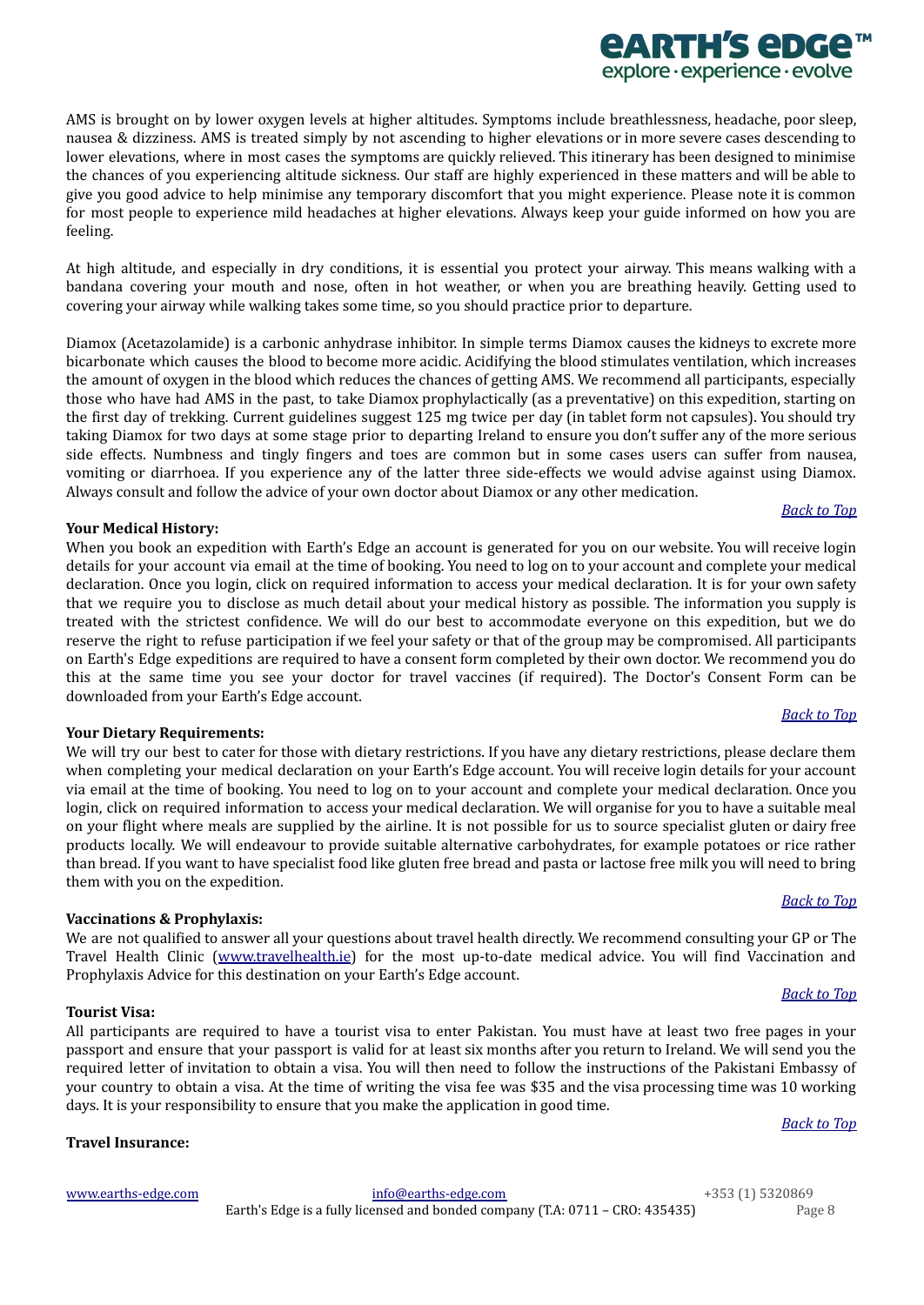It is your responsibility to ensure that you have sufficient personal travel insurance for this expedition. Your policy must provide cover for; a) medical injury or sickness, b) trekking up to 5,585 metres, c) helicopter evacuation in an emergency situation, and d) repatriation to one's country of residence. You must declare any pre-existing medical conditions to your insurers and ensure you receive written confirmation that any pre-existing medical conditions are fully insured. We advise you to obtain travel insurance as soon as you book, that will cover you for unforeseeable circumstances such as illness or injury that might result in you not being able to take part in your expedition. We recommend Trailfinders for your travel insurance requirements as their policies cover a, b, c & d as above and include cancellation cover. To obtain travel insurance with Trailfinders go to www.trailfinders.ie/insurance or call their travel insurance phone line +353 1 702 9102

# <span id="page-8-0"></span>**Safety Standards:**

At Earth's Edge your safety is our priority. Your expedition leader is very experienced in the mountains and in international travel. All our expedition medics are qualified doctors with a keen interest in adventure travel and in expedition medicine. We use local guides, cooks, drivers and support staff of the highest standard. We employ local staff based on their qualifications, experience and references. Our doctor will have an extensive medical kit with them but please carry a basic first aid kit yourself too (as detailed in the equipment list). Always listen to your expedition leader and follow their instructions.

We advise all participants to do their own research on local laws and customs before travelling to Pakistan. Up to date travel advice can be found on the DFA website: [www.dfa.ie/travel/travel-advice/a-z-list-of-countries/pakistan/.](http://www.dfa.ie/travel/travel-advice/a-z-list-of-countries/pakistan/)

Poor personal hygiene resulting in gastroenteritis (Delhi Belly) is the most common cause of illness on expeditions. The good news is that it is easily avoided if you remember to always wash your hands and apply hand sanitizer after going to the toilet and before touching food. Always use water fit for drinking to brush your teeth. While using showers or washing your face, try not to ingest any water. We recommend people eat as healthily as possible and take a multivitamin supplement and probiotics for one month prior to departure and during the expedition. This will help you adjust to changes in your diet and keep you healthy throughout the expedition.

### <span id="page-8-1"></span>**Security in Pakistan**

At Earth's Edge we feel it is safe to trek to K2 Base Camp, however it is essential you do your own research and decide yourself if you wish to join this trek. We recommend taking travel advice from the British Foreign and Commonwealth Office (FCO) rather than the Department of Foreign Affairs (DFA) as they are better resourced. For more information on security in Pakistan click [here](https://www.dfa.ie/travel/travel-advice/a-z-list-of-countries/pakistan/) for the FCO and here for the DFA.

*[Back](#page-0-2) to Top*

<span id="page-8-2"></span>

| <b>About Pakistan:</b> |                                                                                                                                                                           |
|------------------------|---------------------------------------------------------------------------------------------------------------------------------------------------------------------------|
| Area:                  | 881,913 sq km                                                                                                                                                             |
| Population:            | 212,000,000 approx.                                                                                                                                                       |
| Official Language:     | Urdu & English                                                                                                                                                            |
| Religion:              | Islam (96%), Hinduism (1.5%), Christianity (1.5%) & Others: (0.5%).                                                                                                       |
| Local Time:            | $GMT +4.$                                                                                                                                                                 |
| Local Currency:        | Pakistani Rupee.                                                                                                                                                          |
| Currency for Exchange: | EURO, GBP & USD.                                                                                                                                                          |
| Where to Exchange:     | Most major towns – your Expedition Leader can advise you<br>on arrival. Worn or ripped Rupee notes may prove difficult to<br>use, so beware of this when accepting notes. |
| ATM <sub>s:</sub>      | Available in larger towns and cities.                                                                                                                                     |
| Credit Cards:          | Accepted in larger outlets.                                                                                                                                               |

Up-to-date information concerning global exchange rates can be obtained at [www.xe.com](http://www.xe.com/).

# *[Back](#page-0-2) to Top*

# <span id="page-8-3"></span>**Discounts:**

If you have travelled with us before please visit our return [customer](https://www.earths-edge.com/return-customers/) page for details on what discount you are entitled to.

If you have a [friend](https://www.earths-edge.com/refer-a-friend/) who wants to travel with us please visit our refer a friend page for details on our referral programme.

| www.earths-edge.com | info@earths-edge.com                                                          | +353 (1) 5320869 |
|---------------------|-------------------------------------------------------------------------------|------------------|
|                     | Earth's Edge is a fully licensed and bonded company (T.A: 0711 - CRO: 435435) | Page 9           |

*[Back](#page-0-2) to Top*

*<u>EARTH'S EDGE</u>* explore · experience · evolve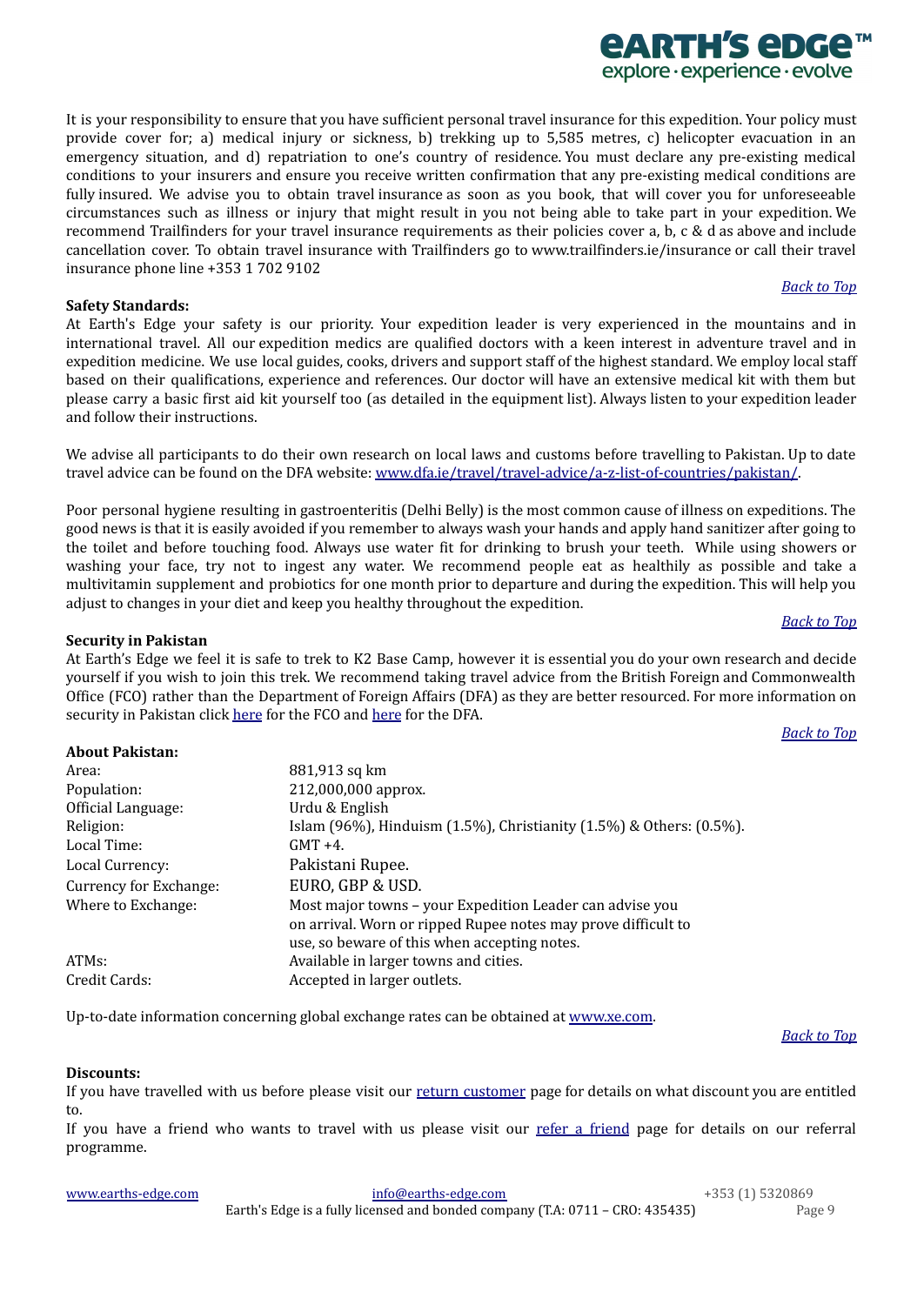

*[Back](#page-0-2) to Top*

If you are booking as part of a group please visit our group [discounts](https://www.earths-edge.com/group-discounts/) page for details on what discount you are entitled to.

# <span id="page-9-0"></span>**Why Choose Earth's Edge:**

We are the only company in the world who send an international guide and doctor on all expeditions while keeping group sizes sustainably small.

- A highly experienced expedition leader from Ireland or the UK leads each of our expeditions. This ensures we consistently deliver professionally run expeditions. They will be there to offer you expert advice throughout your trip.
- An expedition doctor from Ireland or the UK accompanies each expedition to provide industry leading medical support. Should you fall ill or have an injury they will be there to provide immediate medical care.

To read more about our safety standards please visit our [safety](https://www.earths-edge.com/safety/) page.

We keep group sizes small to minimise our environmental impact and foster a strong group dynamic. Our maximum group size on most expeditions is 16 and our average group size is 13. On more challenging peaks our maximum group size is 12 and our average is 8.

Responsible travel is at the core of what we do at Earth's Edge and has been since our inception in 2007. As a certified B Corp we are committed to using business as a force for good to support our communities both locally and worldwide as well as create more environmental awareness. Visit our B [Corp](https://earths-edge.com/b-corp/) page to learn more.

We organise a number of environmental programmes and community projects here in Ireland and internationally. Our projects include;

- A scholarship to train porters to become guides on Kilimanjaro.
- Our office staff volunteer their time to take students from an inner-city Dublin school into the outdoors for an immersive learning experience.
- Each year we plant three native trees for each person that has travelled with us in the preceding 12 months.

To read more about our sustainability practises please visit our [responsible](https://www.earths-edge.com/responsible-travel/) travel page.

- We are a 100% Irish owned small business. Our MD, James McManus, is involved in the daily running of the business and also leads three to five expeditions per year.
- We are a fully licensed and bonded company. As we are based in Ireland, we are licensed with the Commission of Aviation Regulation in Dublin, our licence number is 0711.
- Detailed risk assessment and management systems, including evacuation plans, are put in place prior to each expedition. Our team in Dublin provide 24/7 phone support to each expedition.
- We run training weekends two months prior to each expedition, which includes a full expedition brief, two training hikes and expert advice from an Earth's Edge expedition leader and doctor.
- We have clear and transparent pricing. What's included and excluded from your package is made clear prior to booking.
- All of our office team travel on one expedition per year which means they can answer your questions based on first-hand experience.
- When you sign up to an Earth's Edge expedition you are entitled to a discount from our equipment partners at Great [Outdoors](https://www.greatoutdoors.ie/) to ensure you get the best gear for your expedition.
- We post daily updates of each expedition on our Facebook page so family and friends can monitor your progress.

*[Back](#page-0-2) to Top*

# <span id="page-9-1"></span>**Expedition FAQ:**

Have you a question that wasn't answered on this information pack? If so, please visit our FAQ [page](http://www.earths-edge.com/faq/) for a full list of frequently asked questions. If you can't find your answer there please [contact](https://www.earths-edge.com/contact-us/) us.